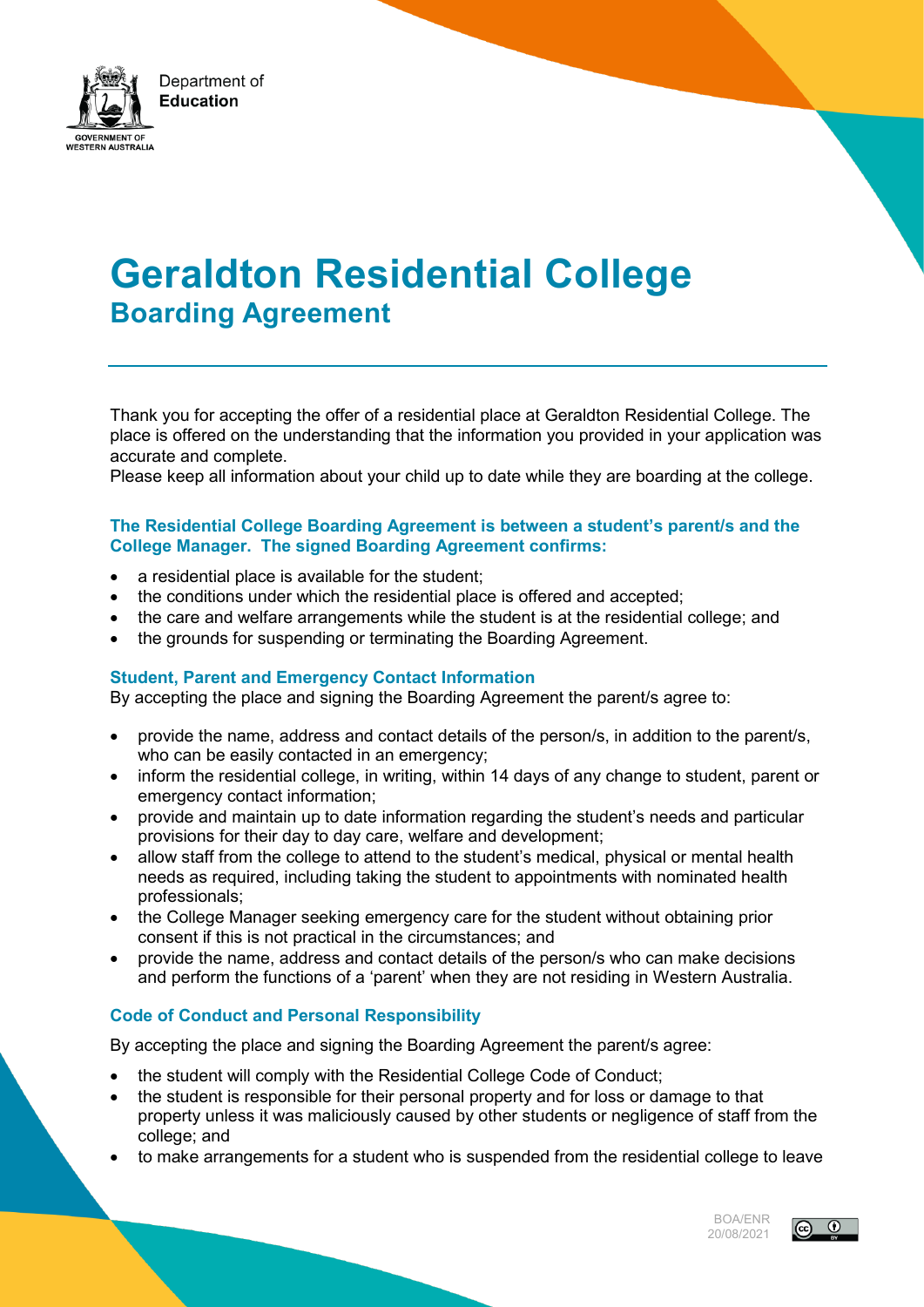the college grounds when requested by the College Manager.

## **Payment for Accommodation and Individual Services**

By accepting the place and signing the Boarding Agreement the parent/s agree to:

- assign to the residential college any subsidies or payments received to offset the charge for accommodation each year;
- pay the invoiced amount for accommodation each year;
- pay the invoiced amount for individual services each year;
- complete required payments prior to the first day of term unless a prior arrangement or payment plan has been approved by the College Manager; and
- pay any outstanding amounts if the Boarding Agreement is terminated.

## **Responsibilities and Functions of the College Manager**

By offering the place and signing the Boarding Agreement the College Manager will:

- provide the student with accommodation and individual services each year;
- be responsible for the student's safety, care and welfare while the student is under the care and control of staff from the college;
- request parent consent prior to attending to the student's medical needs or health condition;
- seek emergency care for the student without obtaining prior consent from the parent/s if this is not practical in the circumstances;
- accept either payment of charges in full or by instalments before the agreed due date; and
- refund amounts paid in advance where the parent/s give 14 days' written advice that the student will leave the college and the Boarding Agreement will terminate.

### **Suspending the Student or Terminating the Boarding Agreement**

The College Manager may suspend the student or terminate the Boarding Agreement if:

- the student does not enrol at the school specified in the Residential College Application;
- the student ceases to be enrolled at the school specified in the Application:
- the student breaches the Residential College Code of Conduct;
- the information in the Residential College Application is false or misleading; or
- the parent/s breach this Boarding Agreement.

### **Suspending the student from the residential college**

If the student is suspended from the residential college, they are unable to reside at the residential college for the duration of the suspension.

The College Manager may suspend the student for up to 21 days if the student breaches the Residential College Code of Conduct. The student and the parent/s are unable to appeal the college manager's decision to suspend the student.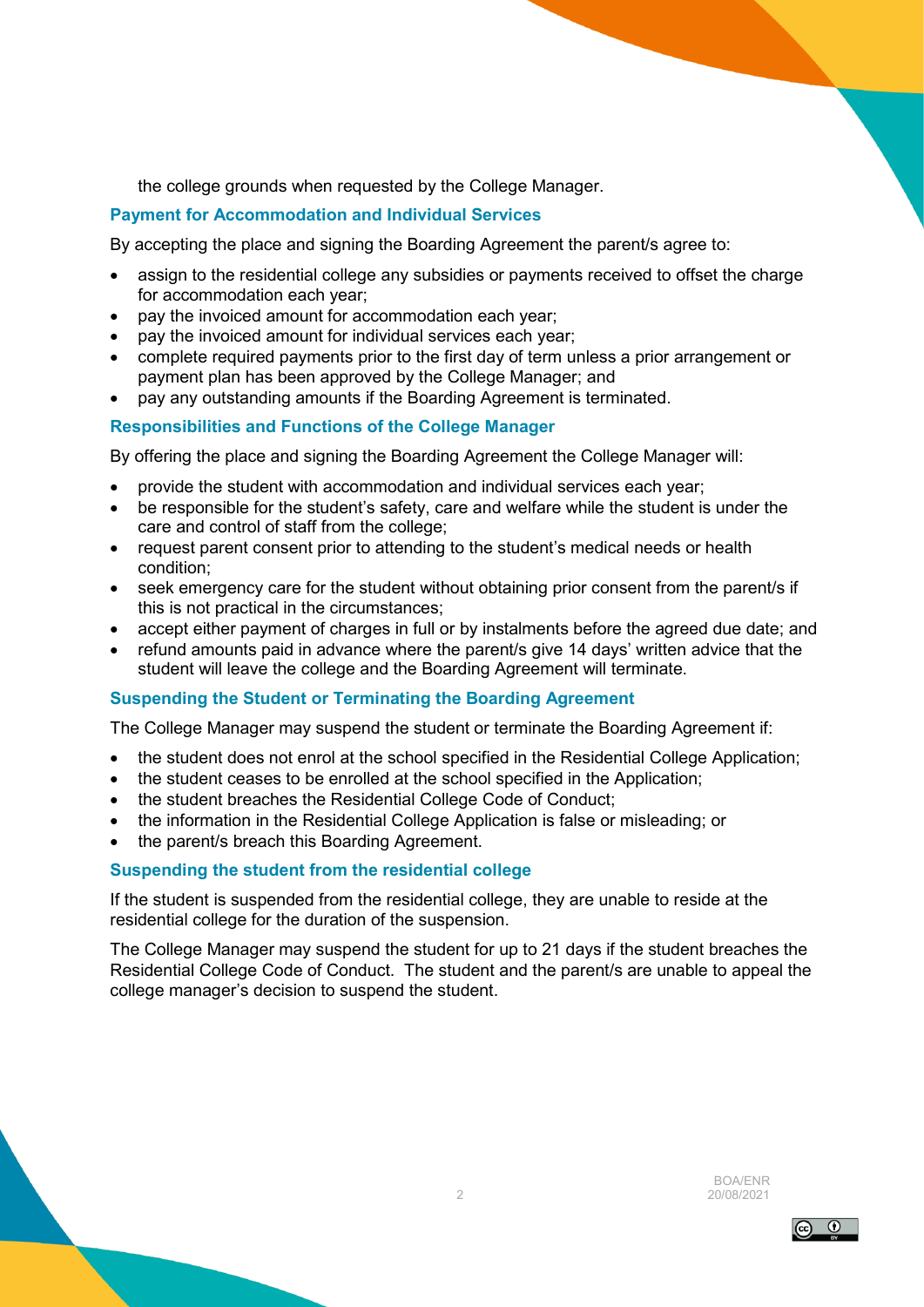The College Manager will provide the student and the parent/s with written advice:

- that the student is suspended from the college and must leave the college grounds;
- of the reason for the suspension;
- of the date on which the suspension commences;
- of the date on which the suspension ends and the student can return to the college; and
- if applicable, that the Boarding Agreement may be terminated while the student is suspended.

### **Terminating the Boarding Agreement**

To terminate the Boarding Agreement, the College Manager will provide the student and the parent/s with written advice:

- that the Boarding Agreement is terminated meaning a residential place will no longer be provided for the student;
- of the reason for the termination;
- of the date on which the termination becomes effective; and
- about how to request a review if they are not satisfied with the College Manager's decision to terminate the Boarding Agreement.